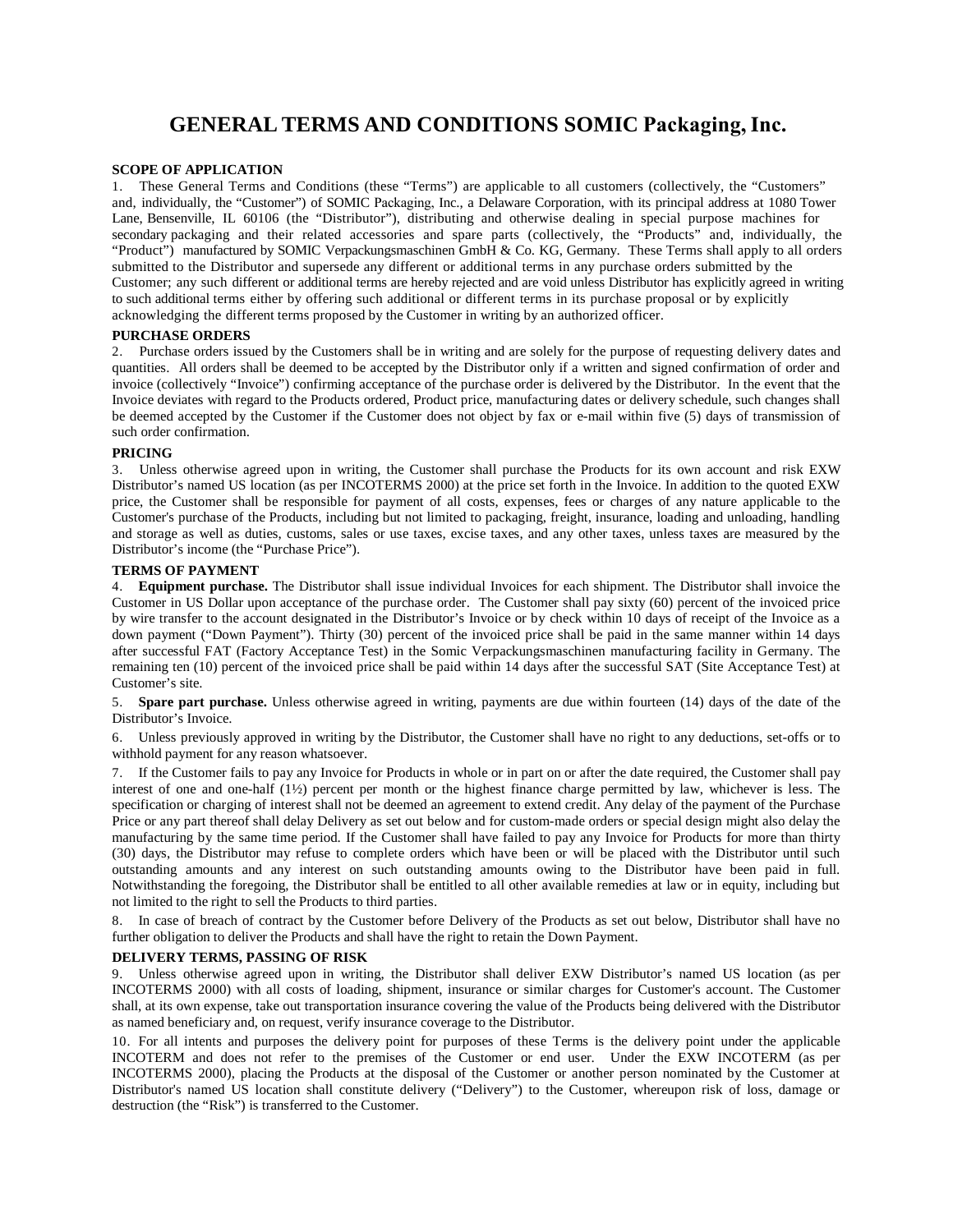11. If any other INCOTERM is agreed upon between Customer and Distributor, Delivery shall be subject to the relevant INCOTERM (as per INCOTERMS 2000) and Risk with respect to the Products delivered shall pass from the Distributor to the Customer in accordance with the agreed INCOTERM (as per INCOTERMS 2000).

#### **PASSING OF TITLE**

12. NOTWITHSTANDING DELIVERY AND THE PASSING OF RISK IN THE PRODUCTS, OR ANY OTHER PROVISION OF THESE TERMS, TITLE TO THE PRODUCTS SHALL REMAIN WITH THE DISTRIBUTOR AND SHALL PASS ONLY WHEN (i) THE CUSTOMER HAS FULFILLED ITS OBLIGATION TO TIMELY TAKE THE PRODUCTS IN ACCORDANCE WITH THE EXW INCOTERM OR ANY OTHER INCOTERM (AS PER INCOTERMS 2000) AGREED BETWEEN THE DISTRIBUTOR AND THE CUSTOMER AND SPECIFIED IN THE DISTRIBUTOR'S INVOICE; AND (ii) DISTRIBUTOR HAS RECEIVED IN CASH OR CLEARED FUNDS PAYMENT IN FULL OF THE PURCHASE PRICE OF THE PRODUCTS PLUS ANY OTHER COSTS, EXPENSES, FEES OR CHARGES WHATSOEVER WHICH ARE THEN DUE FROM CUSTOMER TO DISTRIBUTOR.

#### **DEFAULT IN ACCEPTANCE**

13. If the Customer refuses or fails to take or accept Delivery of the Products when they have been placed at his disposal at the agreed time of Delivery in accordance with the EXW INCOTERM (as per INCOTERMS 2000), or have been duly delivered in accordance with any other INCOTERM (as per INCOTERMS 2000) agreed between the Distributor and the Customer, the Customer is in default of its acceptance.

14. If acceptance of the Products is postponed at the request of the Customer or due to circumstances for which the Customer is responsible, the Products will be deemed to have been delivered and the Risk shall be transferred to the Customer as of the day the Distributor has tendered Delivery under the EXW INCOTERM or any other INCOTERM (as per INCOTERMS 2000) agreed between Distributor and Customer. Payment of any outstanding balance shall be due immediately.

15. If the Customer contrary to the agreed upon conditions does not take or accept Delivery of the Products or if the Customer requests delayed Delivery, then without limiting any other right or remedy available to the Distributor, the Distributor shall have the right to forward the Product to a storage facility or store it itself until actual Delivery or sale, and charge the Customer for all related costs and expenses including, without limitation, storage and insurance.

16. If the Customer does not accept Delivery after the expiration of a reasonable cure period to accept Delivery, the Distributor shall be entitled without prejudice to its other rights and remedies under the purchase agreement between the Distributor and the Customer (the "Purchase Agreement"), following written notice to the Customer, to sell the Products otherwise and shall have the right to be reimbursed for any expenses and lost profits in connection herewith.

17. **Partial Shipments.** The Distributor shall have the right to make partial shipments and to submit separate Invoices to the Customer for each shipment.

18. **Delivery Dates.** Any Delivery dates indicated in the delivery schedules issued by the Distributor or the Invoice, as the case may be, are estimates only. They do not operate to bind the Distributor to ship or deliver the Products on the dates indicated unless specifically so stated in writing to be binding.

19. **Inspection of the Products.** The Customer shall be obligated to inspect the Products immediately upon Delivery to determine whether such Products are in compliance with the specifications and free from defects in materials and workmanship. The Customer is obligated to examine every delivery in every respect for any discoverable lack of conformity with the purchase order.

20. **Notification.** If the Customer does not notify the Distributor in writing within five (5) days after receipt of the Products at the delivery point that the Products are defective or otherwise non-conforming with the purchase order, specifying the manner in which such items are non-conforming, defective or damaged, then the Products shall be deemed to have been accepted by the Customer and the Customer shall no longer have the right to reject the Products in whole or in part for defects which could have been discovered during diligent inspection at the time of Delivery in accordance with these Terms.

# **SECURITY INTEREST IN CUSTOMER'S CONTRACTS, ASSIGNMENT OF PURCHASE PRICE**

21. As security for the payment of any and all obligations and liabilities of the Customer to the Distributor under the Purchase Agreement including, without limitation, the payment of the Purchase Price, the Customer hereby gives, grants and assigns to the Distributor a first priority security interest in the Products following Delivery thereof to the Distributor ("Collateral") and a continuing security interest in and against all of the Customer's right, title and interest whether now existing or hereafter arising in, to and under all of the contracts (the "Customer Contracts") with its customers, distributors and sub-distributors, together with all rights to receive payment and/or performance thereunder and all other rights and interests now existing or hereafter arising in connection with the Customer Contracts, and all proceeds of any thereof.

22. The Distributor may request the Customer to deliver to the Distributor, in form and substance satisfactory to the Distributor, and duly executed as required by the Distributor, financing statements and other security interest perfection documentation in form and substance satisfactory to the Distributor, duly filed under the Uniform Commercial Code (the "UCC") in all jurisdictions as may be necessary, or in the Distributor's opinion, desirable, to perfect the Distributor's security interest and lien in the Collateral, in order to establish, perfect, preserve and protect the Distributor's security interest as a legal, valid and enforceable security interest and lien, and all property or documents of title, in cases in which possession is required for the perfection of Distributor's security interest.

23. The Distributor may request the Customer to deliver to the Distributor, in form and substance satisfactory to the Distributor, and duly executed as required by the Distributor, an assignment of Customer's right to the Purchase Price for any order.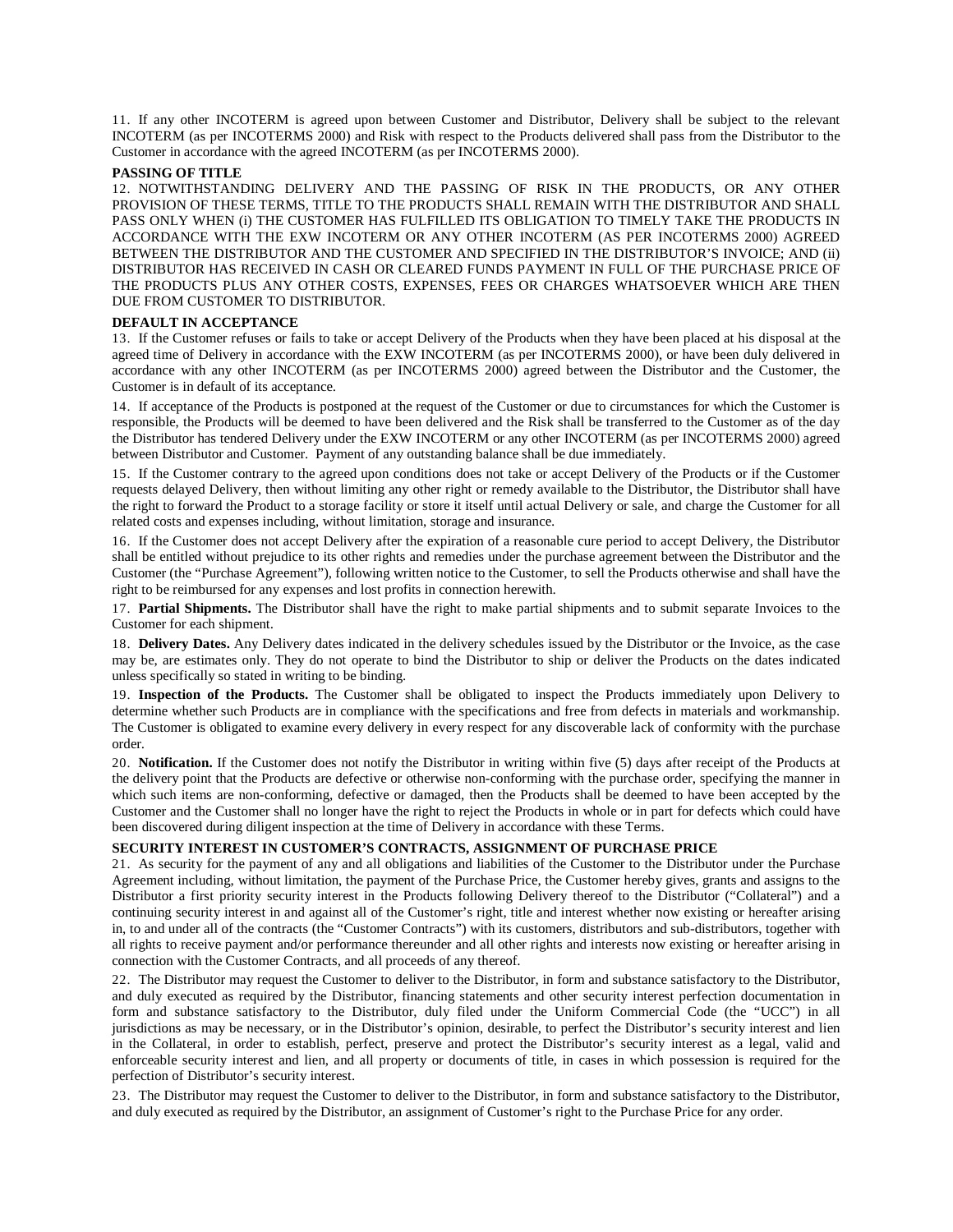24. Notwithstanding the grant of security interest or the assignment of the Purchase Price hereunder, the Customer shall at all times remain liable under the Customer Contracts to perform all of its duties and obligations thereunder to the same extent as if this security interest had not been granted. The Distributor shall not have any obligation or liability under the Customer Contracts by reason of, or arising out of the agreement between the Distributor and the Customer or be obligated to perform any of the obligations or duties of the Customer thereunder or to make any payment or to make any inquiry of the sufficiency of any payment received by the Distributor or to present or file any claim or to take any other action to collect or enforce any payment assigned under the Purchase Agreement. Until such time as the Distributor shall notify the Customer of the revocation of such power and authority, the Customer will, at its own expense, endeavor to collect, as and when due, all amounts due under the Customer Contracts, and otherwise enforce its rights and remedies under the Customer Contracts, including the taking of such action with respect to such collection or enforcement as the Distributor may reasonably request or, in the absence of such request, as the Customer may deem advisable. However, upon a failure by the Customer to fulfill all of its obligations under the agreements between the Distributor and the Customer including, without limitation, a failure to pay the Purchase Price to the Distributor, the Distributor may, in addition to its other rights contained in the agreements or as a secured party under the UCC or under any other applicable law, (i) notify the Customer's customers, distributors or sub-distributors, as applicable, to make direct payment to the Distributor of any amounts due, or to become due to the Customer under the Customer Contracts; (ii) enforce collection of any of such amounts and otherwise enforce the Customer's rights under the Customer Contracts by suit or otherwise; and/or (iii) sell the Customer Contracts at public or private sale, in whole or in part, and have the right to bid and purchase at said sale, applying proceeds therefrom to the Customer's obligations hereunder.

25. Unless otherwise agreed in writing, spare part purchases shall not require any security interest. Also, the Distributor may waive such security interest if the Customer furnishes an irrevocable letter of credit, stand-by letter of credit or bank guarantee in favor of and acceptable to the Distributor.

#### **FORCE MAJEURE**

26. If performance by the Distributor is prevented, hindered, delayed or otherwise made impracticable by reason of any flood, riot, fire, judicial or governmental action, labor disputes, act of God or any other causes beyond the control of the Distributor, the Distributor shall be excused from performance to the extent that the Distributor is prevented, hindered or delayed by these causes.

### **LIMITED WARRANTY**

27. The Distributor warrants solely that newly manufactured Products sold to the Customer under these Terms shall have the characteristics specified in the Distributor's specifications for such Products as set forth in the confirmation of order, and shall be free from defects in workmanship and materials under normal use and service in accordance with the Distributor's instructions and specifications. Without limitation, the following are not covered by this warranty: rubber parts, glass, ordinary wear and tear, and wear and tear of spare parts. Warranty is excluded for the delivery of any used Products.

28. If the Distributor delivers an item made in accordance to drawings or specific details etc. by the Customer, the Customer bears the risk that the Products can be used for the intended purpose.

29. If any failure to conform to these warranties is reported to the Distributor in writing within twelve (12) months after the date of Delivery of the Products by the Distributor to the Distributor, upon being satisfied of the existence of such non-conformity, will correct the same by requiring or causing the repair, replacing the non-conforming Product or refunding the Purchase Price therefore, as the Distributor may elect in its sole discretion. All other remedies are excluded.

30. If Delivery is delayed without default of the Distributor or if the Customer is in default of acceptance of the Products, the warranty expires (12) months after the date the Products were ready for dispatch from the manufacturer's premises.

31. The warranty for replaced or repaired items expires at the same time as the warranty of the main Product.

32. The duration of warranty for parts and spare parts is six (6) months from the date of Delivery. Any further warranty is strictly excluded.

33. The Distributor acquires the ownership of items replaced in connection with a valid warranty claim.

34. The Customer shall give the Distributor the opportunity to verify the defect mentioned in the Customer's notice. If the Customer does not fulfill this obligation or makes changes to the Product without permission of the Distributor, he forfeits any rights regarding such defect.

35. The notification regarding a defect is deemed to be an order to repair such defect. The mere investigation of the warranty claim by the Distributor shall not deemed to be the acceptance of a warranty claim.

36. If the verification process regarding the defect shows that the Product has no defect or such defect is not covered by warranty, the Customer shall pay the costs of the Distributor regarding the verification and repair charged at the current rates of the Distributor for individual orders.

37. If the Distributor fails to obey its warranty liability at all or within a reasonable time or if the remedy fails, the Customer shall notify the Distributor and give the Distributor a reasonable time period to cure. Only after fruitless expiration of such cure period the Customer may have the right to reduce the Purchase Price, cancel the Purchase Agreement or do the repair itself or have the Product repaired on the Distributor's behalf and account. If the defects have been rectified successfully by the Customer or a third party, all claims of the Customer against the Distributor in connection with the defect shall be satisfied upon the Distributor reimbursing the Customer for his expenses.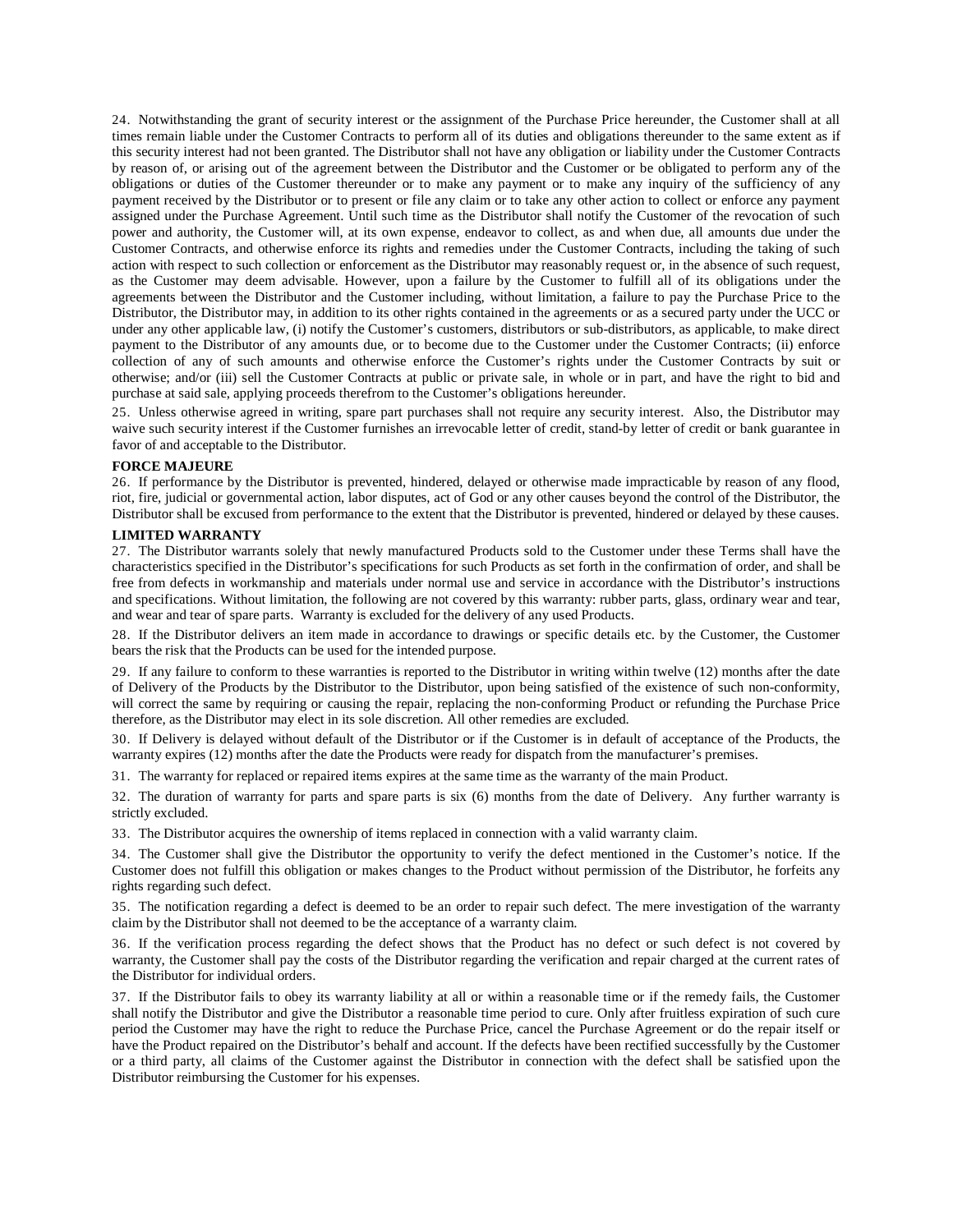38. EXCEPT FOR THE WARRANTIES SET FORTH ABOVE THE DISTRIBUTOR OR ANY OF ITS SUBCONTRACTORS, SALES REPRESENTATIVES OR OTHER AGENTS MAKES NO OTHER WARRANTIES, EITHER EXPRESS OR IMPLIED, WITH RESPECT TO THE PRODUCTS, OR ANY RELATED SERVICES PERFORMED BY THE DISTRIBUTOR OR ANY OF ITS AGENTS OR SUBCONTRACTORS IN CONNECTION WITH ANY ORDER, INCLUDING, WITHOUT LIMITATION, ANY WARRANTIES OF FITNESS FOR A PARTICULAR PURPOSE, WHICH OTHER WARRANTIES ARE EXPRESSLY EXCLUDED AND DISCLAIMED.

# **LIMITATION OF LIABILITY**

39. THE DISTRIBUTOR SHALL NOT BE LIABLE FOR PERSONAL INJURY AND PROPERTY DAMAGE RESULTING FROM THE IMPROPER HANDLING, MODIFICATION, MISUSE OF THE PRODUCTS BY THE CUSTOMER OR ANY OTHER PERSON FOLLOWING DELIVERY BY THE DISTRIBUTOR. IN NO EVENT SHALL THE DISTRIBUTOR BE LIABLE TO ANY PERSON FOR INCIDENTAL OR CONSEQUENTIAL DAMAGES INCLUDING BUT NOT LIMITED TO LOSS OF PROFITS OR GOODWILL, LOSS-OF-USE DAMAGES OR ADDITIONAL EXPENSES INCURRED, WHETHER PURSUANT TO A CLAIM IN CONTRACT, TORT OR OTHERWISE AND WHETHER IN AN ACTION FOR BREACH OF WARRANTY OR OTHERWISE.

40. THE CUSTOMER MAY NOT BRING ANY ACTION ARISING OUT OF OR IN CONNECTION WITH ANY TRANSACTION COVERED BY THESE TERMS UNLESS SUCH ACTION IS COMMENCED WITHIN SIX (6) MONTHS AFTER THE CAUSE OF ACTION HAS ACCRUED.

# **SAFETY STANDARDS**

41. The Customer shall comply with all laws, rules, regulations and industry standards existing with respect to the Products and the performance by the Customer of its obligations hereunder in the jurisdictions where the Customer carries on activities under these Terms and where Products are resold or distributed from time to time. The Customers shall not export the Products unless such export complies with any applicable export laws and regulations; resellers shall be obligated to obtain export authorization from the Distributor in writing prior to export.

# **PROPRIETARY RIGHTS AND TRADEMARKS**

42. The Customer hereby recognizes the Distributor's absolute right, title and interest in all patents, trademarks, trade names, logos, copyrights and all other proprietary interest incorporated as any part of either the Products or other material received from the Distributor.

# **CONFIDENTIALITY**

43. The Customer acknowledges that the Distributor would be irrevocably damaged if the know-how, trade secrets, patentable and unpatentable designs, specifications and inventions, and other technical and manufacturing information and any information relating to the Distributor's customers, accounts, sales, business, operations and affairs pertaining to or in any way relating to the Products which are made available to the Customer by the Distributor (hereinafter called "Confidential Information") were disclosed to or utilized on behalf of any person, firm or business entity which competes or may compete with the Distributor. The Customer agrees that it will hold and use the Confidential Information in the same manner as it deals with its own confidential information and trade secrets, and that it will not divulge nor permit any of its employees, agents or authorized representatives to divulge any Confidential Information to any other person, firm or business entity, and the Customer shall further restrict circulation of the Confidential Information within its organization except to the extent necessary to fulfill the purposes of the Purchase Agreement. The Customer agrees that it will not use the Confidential Information in any way which is adverse to the interest of the Distributor or inconsistent with these Terms.

44. **Equitable or Injunctive Relief.** Whenever the Customer or any of its employees, agents or authorized representatives attempts to use or dispose of any Confidential Information or to manufacture or produce any of the Products or any products which incorporate or relate to the Confidential Information in a manner contrary to these Terms, or otherwise breaches the obligations of Sections 42 and 43 of these Terms or when such an attempt, act or breach appears imminent, the Distributor shall be entitled to equitable or injunctive relief to restrain the Customer, its employees, agents, authorized representatives or any other person participating in such present or threatened attempt, act or breach, and shall be entitled to pursue any other remedies available at law or in equity for such present or threatened attempt, act or breach, including, without limitation, the recovery of damages.

### **INDEMNIFICATION**

45. The Customer shall indemnify and hold harmless the Distributor and the Distributor's officers, directors, employees, suppliers and agents (each a "Distributor Indemnified Person") against any losses, claims, damages, liabilities, penalties, actions, proceedings or judgments of any kind whatsoever (including all reasonable legal and attorneys' fees and expenses) to which a Distributor Indemnified Person may become subject out of claims by anyone including but not limited to the Customer's customers or any third party, related to or arising out of any damages sustained by such party which are not caused by any defects of the Products.

#### **REVISIONS**

46. The Distributor shall notify the Customers in advance of any changes, revisions, amendments or modifications of these Terms and such changes shall become effective as of such date without any further action by any party. Any and all revisions made by the Distributor must be made in writing.

#### **ENTIRE AGREEMENT, MODIFICATIONS OR WAIVERS**